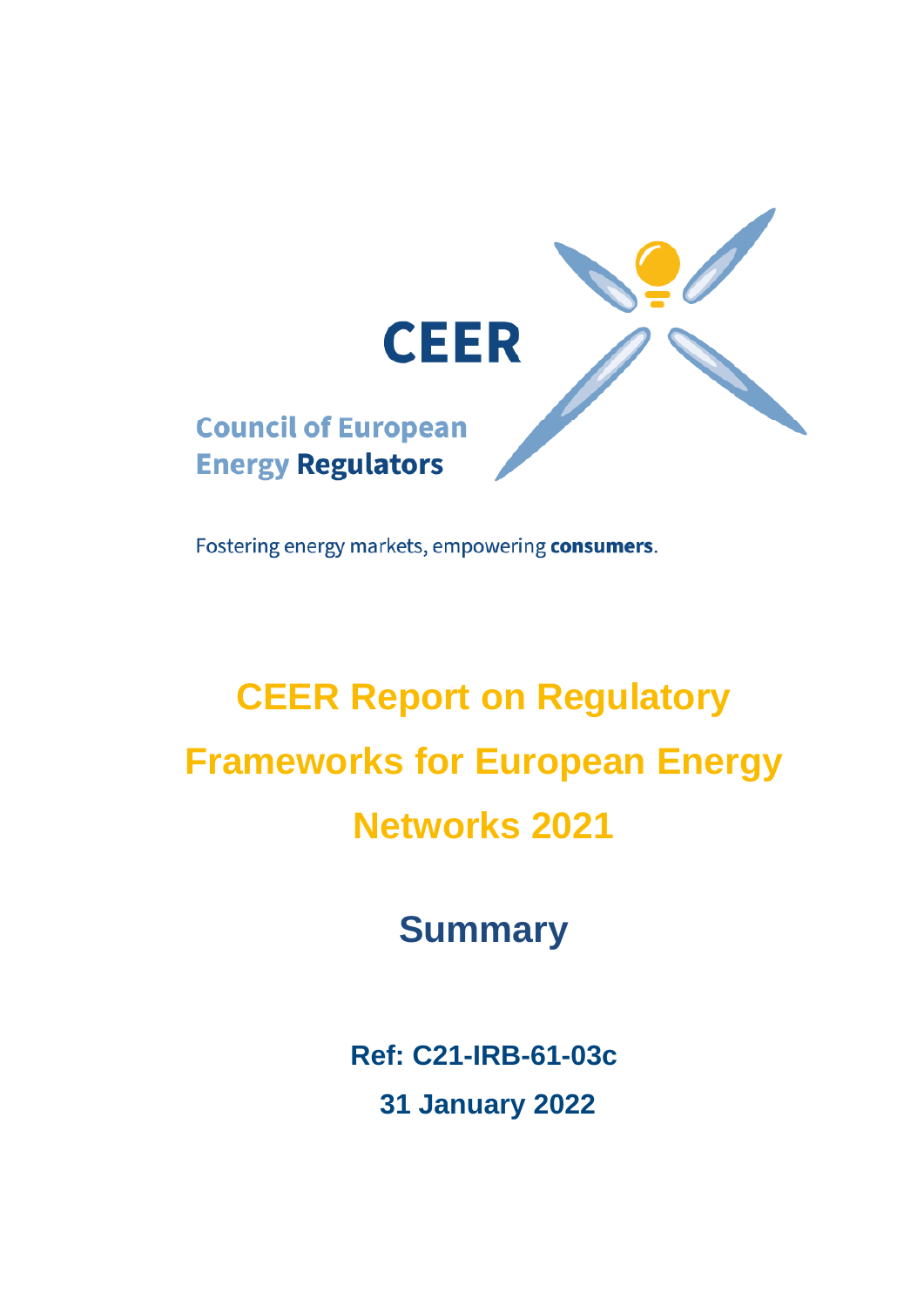

### **Regulatory Frameworks for European Energy Networks 2021**

#### **1 Introduction**

This Council of European Energy Regulators (CEER) report analyses different regulatory systems of electricity and gas networks in most individual EU Member States plus Iceland, Norway, Great Britain, Northern Ireland and eight Energy Community Regulatory Board (ECRB) members. It provides a general overview of the regulatory practices in place, the calculation of a rate of return, the determination of the regulatory asset base (RAB) and the depreciation of assets in the different regulatory systems. Some of the content only reflects an ex-ante approach for 2021, while ex post calculations still are to be executed. As tariff regulation schemes are highly complex, a direct comparison of certain parameters, such as cost of capital, is difficult and should only be done in the context of the whole regulatory system.

The data for the report was subject to a basic comparison, and a number of conclusions were drawn. The data collection, covering the current regulatory regimes in 2021, took place in the first half of 2021. In comparison to the previous reports from 2014 to 2020, no major changes were found in respect of the most important parameters.

#### **2 Description of the regulatory framework**

The second chapter describes most European regulatory systems in a compact manner. Each national description starts with a fact sheet, showing the key regulatory parameters. The chapter shows that countries have different characteristics of their respective regulatory regimes. On the other hand, it also identifies many parallels between the regulatory regimes.

#### **3 Economic theory and the regulatory system**

In the past, cost-based regulation approaches (rate-of-return or cost-plus regulation) were widely used for tariff regulation purposes. As a response to the major drawbacks of these costbased regulation approaches (no incentive for cost minimisation or waste of resources), incentive-based approaches were developed and are currently applied in many countries.

Incentive-based regulation can be characterised by the use of financial awards and penalties to achieve the desired goals (an efficient cost base), whereby the regulated company is allowed some discretion in how to achieve them. Most countries surveyed for this report use incentive-based regulation in the form of a mixture of cap regulation (revenue or price) and a guaranteed rate of return. Furthermore, the survey reveals that a majority of the regulators require cost savings mainly on the operational expenditure (OPEX) side, independent of the type of energy (gas/electricity) or the market player (Transmission System Operator (TSO) or Distribution System Operator (DSO)).

#### **4 Calculation of the rate of return**

In all countries surveyed, network operators are allowed to make a return on investment, just as in a competitive market. However, there are different methods used to calculate the rate of return.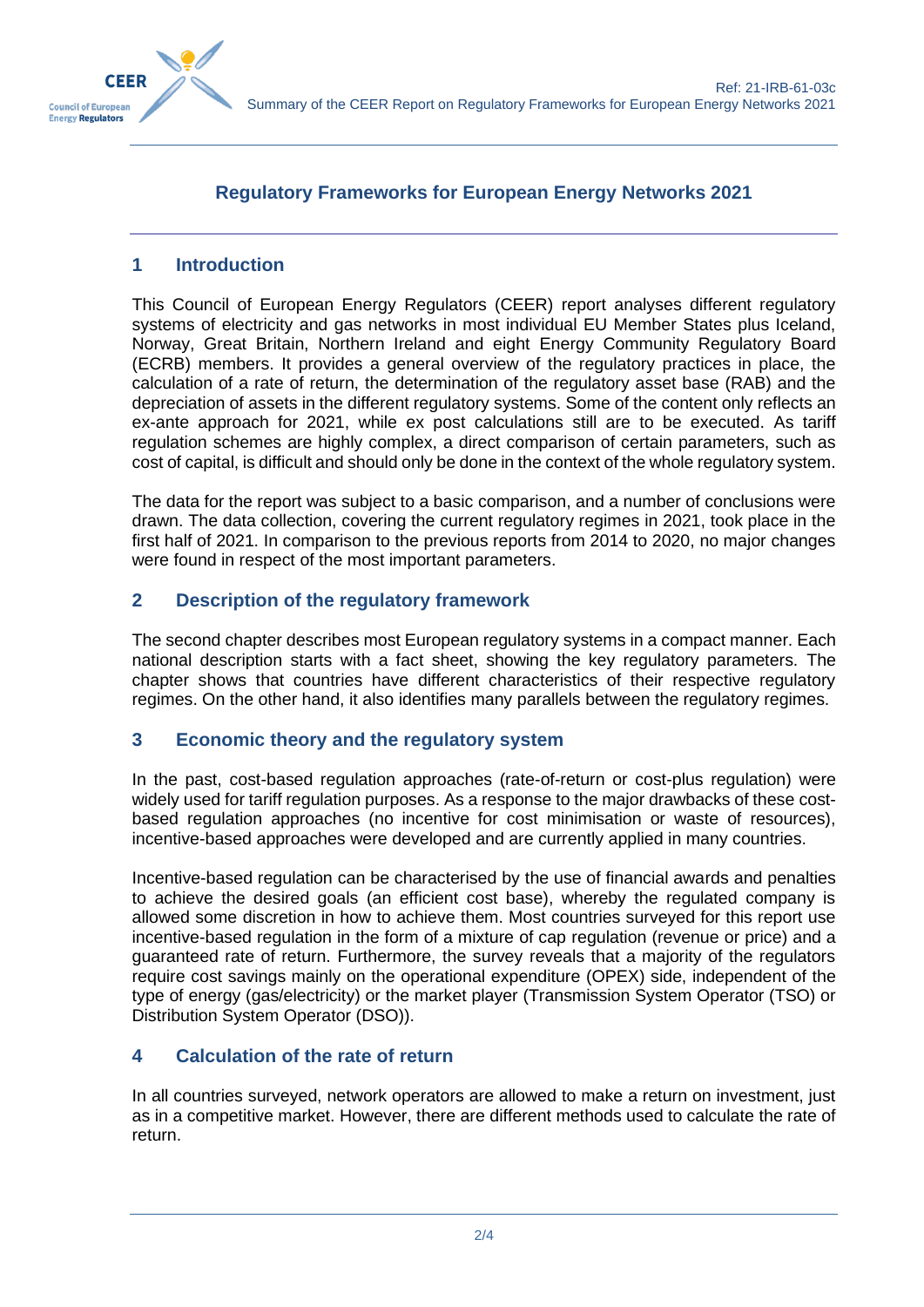

Often a weighted average cost of capital (WACC) is used. Regulators can distinguish between *nominal* or *real* and *before* or *after* taxation as well as a "vanilla" WACC. For electricity network regulation, the most popular approach is to use the nominal WACC before taxation. In the gas sector, the nominal WACC before taxation approach is popular as well, however, the real WACC before taxation is also frequently used. In general, the WACC can be expressed by the following components:

- Risk-free rate. There are only marginal differences in the individual regulatory systems concerning evaluation of the risk-free rate. Most regulators evaluate the risk-free rate based on government bond interest rates, and in most cases, they use the same methodology for all network operators. The most frequently used bonds have maturities of ten years, but five-year bonds also appear and there is a high usage of historical averages, however, without conformity regarding the years of these averages;
- Debt premiums. The evaluation of the values differs from regulator to regulator. They are usually estimated based on market analysis provided by external experts and internal comparative analysis conducted by the regulators, but some of them also use country ratings. Most regulators add debt premiums to the real risk-free rate. The survey shows that for most of the countries surveyed, the real cost of debt was evaluated between 2015 and 2020;
- Market risk premium. This is also based on market analysis or reports prepared by expert groups and is evaluated between 2015 and 2021;
- Capital gearing. This is based on market analysis or reports prepared by expert groups. Concerning the year of evaluation of the gearing ratio, most regulators use years between 2015 and 2021;
- Taxes. This is mostly defined by law and evaluated between 2015 and 2021; and
- Beta values. Most regulators evaluate beta values by using external and internal market analysis. The most frequently applied approach to the calculation is to use a formula that includes tax.

Regulators also use different lengths of regulatory periods and different tariff years in their individual regulatory systems. In general, the majority of regulators evaluate the rate of return parameters in the year before the regulatory period starts, and the typical regulatory period is between three and five years independent of whether the period applies to the TSO or DSO or the electricity or gas sector.

## **5 Regulatory asset base**

The RAB serves as a fundamental parameter in utility regulation in order to determine the allowed revenue; most countries surveyed use 100% of RAB for that. The structure of individual components included into the RAB and their valuation differ significantly among the countries surveyed, and even among the regulated sectors.

The RAB can be comprised of several components such as fixed assets, working capital or construction in progress. The RAB may be valued according to different methods (e.g. historical costs, indexed historical costs or actual re-purchasing costs), which will have an influence on the determination of capital expenditure (CAPEX):

- Fixed assets. All regulators count fixed assets in the RAB;
- Working capital. The majority of countries do not include working capital in the RAB. If working capital is included in the RAB, the application differs;